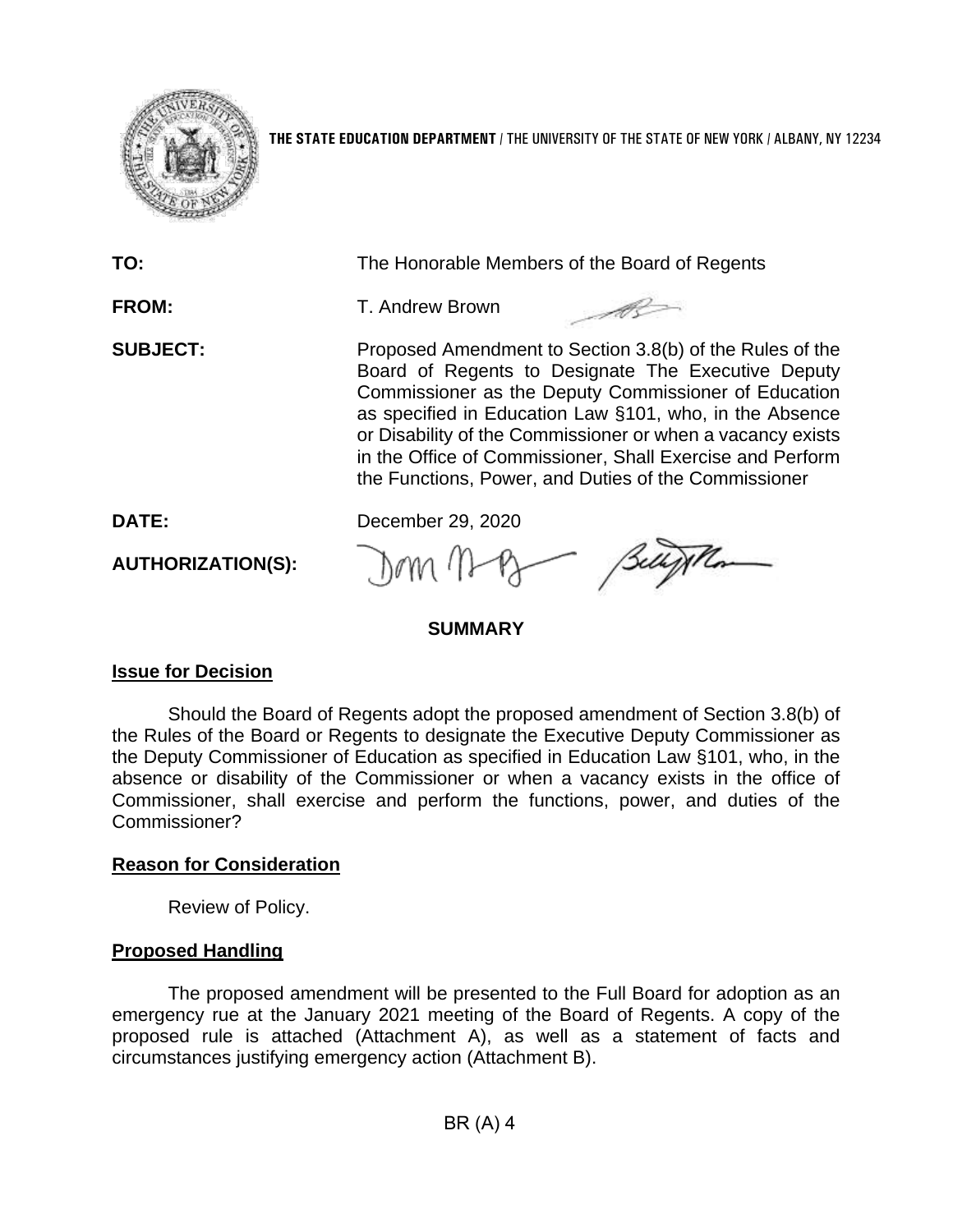#### **Procedural History**

 A Notice of Emergency Adoption and Proposed Rule Making will be published in the State Register on January 27, 2021. Supporting materials are available upon request to the Secretary to the Board of Regents.

#### **Background Information**

 The proposed amendment is necessary to conform the Regents Rules to changes in the internal organization of the State Education Department, regarding the filling of the Executive Deputy Commissioner of the State Education Department as the Deputy disability of the Commissioner or when a vacancy exists in the office of Commissioner, shall exercise and perform the functions, powers and duties of the Commissioner. position of Acting Executive Deputy Commissioner. The amendment will designate the Commissioner of Education as specified in Education Law §101, who, in the absence or

### **Related Regent's Items**

July 2011: Proposed Amendment to Section 3.8 of the Rules of the Board of Regents, [Relating to the Duties of the Executive Deputy Commissioner](https://www.regents.nysed.gov/common/regents/files/documents/meetings/2011Meetings/July2011/711bra4.pdf)  (https://www.regents.nysed.gov/common/regents/files/documents/meetings/2011Meetin gs/July2011/711bra4.pdf)

October 2011: [Proposed Amendment to Section 3.8 of the Rules of the Board of Regents,](https://www.regents.nysed.gov/common/regents/files/documents/meetings/2011Meetings/October2011/1011bra4.pdf)  [Relating to the Duties of the Executive Deputy Commissioner](https://www.regents.nysed.gov/common/regents/files/documents/meetings/2011Meetings/October2011/1011bra4.pdf)  (https://www.regents.nysed.gov/common/regents/files/documents/meetings/2011Meetin gs/October2011/1011bra4.pdf)

Education Law §101, who, in the Absence or Disability of the Commissioner or when a [vacancy exists in the Office of Commissioner, Shall Exercise and Perform the Functions,](https://www.regents.nysed.gov/common/regents/files/1219brca7.pdf)  December 2020: [Proposed Amendment to Section 3.8\(b\) of the Rules of the Board of](https://www.regents.nysed.gov/common/regents/files/1219brca7.pdf)  [Regents to Designate Counsel as the Deputy Commissioner of Education as specified in](https://www.regents.nysed.gov/common/regents/files/1219brca7.pdf)  [Power, and Duties of the Commissioner](https://www.regents.nysed.gov/common/regents/files/1219brca7.pdf) 

(https://www.regents.nysed.gov/common/regents/files/1219brca7.pdf)

Education Law §101, who, in the Absence or Disability of the Commissioner or when a [vacancy exists in the Office of Commissioner, Shall Exercise and Perform the Functions,](https://www.regents.nysed.gov/common/regents/files/320brca4.pdf)  March 2020: [Proposed Amendment to Section 3.8\(b\) of the Rules of the Board of Regents](https://www.regents.nysed.gov/common/regents/files/320brca4.pdf)  [to Designate Counsel as the Deputy Commissioner of Education as specified in](https://www.regents.nysed.gov/common/regents/files/320brca4.pdf)  [Power, and Duties of the Commissioner](https://www.regents.nysed.gov/common/regents/files/320brca4.pdf) 

(https://www.regents.nysed.gov/common/regents/files/320brca4.pdf)

Education Law §101, who, in the Absence or Disability of the Commissioner or When a April 2020: Proposed Amendment to Section 3.8(B) of the Rules of the Board of Regents [to Designate Counsel as the Deputy Commissioner of Education as Specified in](https://www.regents.nysed.gov/common/regents/files/420brca3.pdf)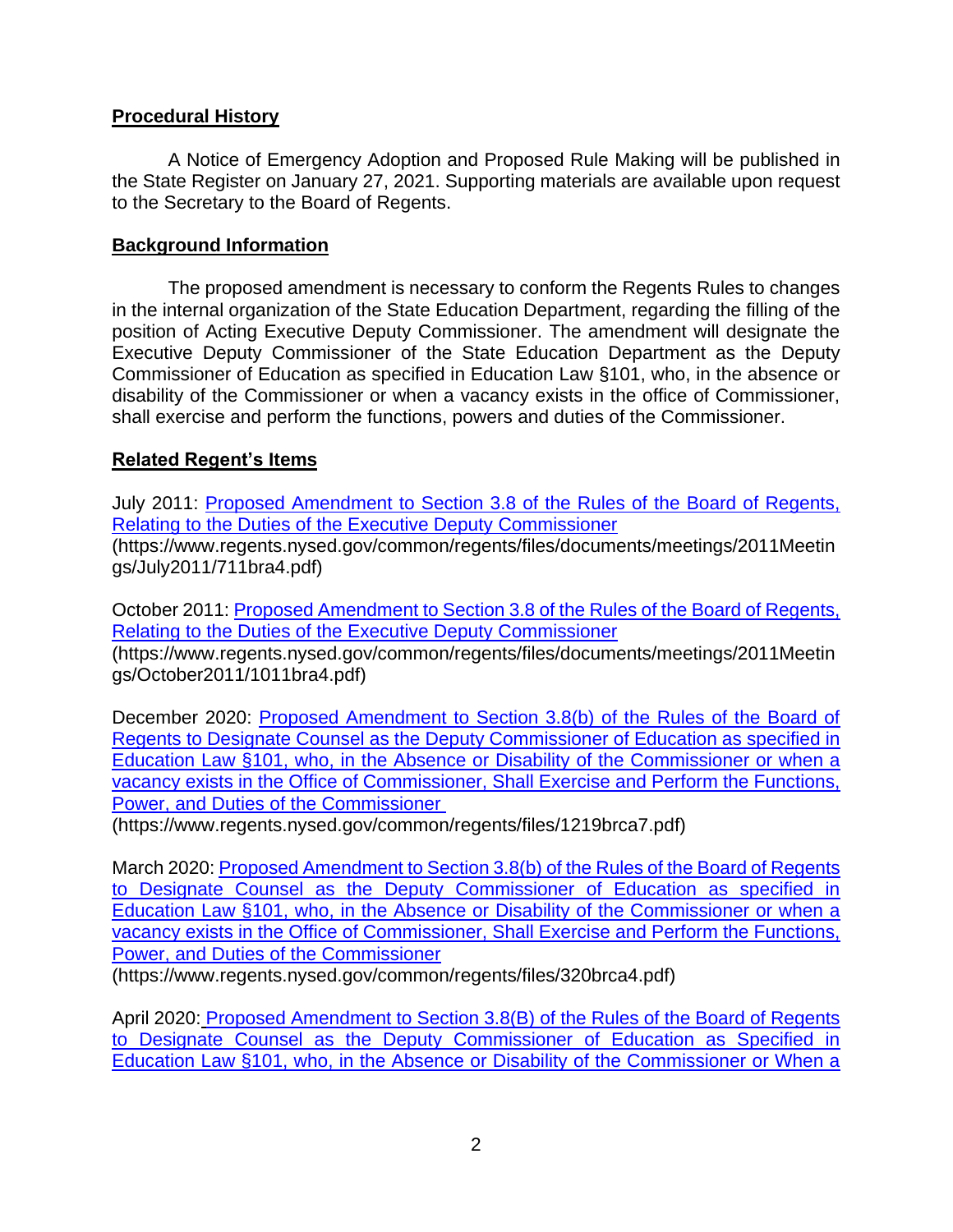[Vacancy Exists in the Office of Commissioner, Shall Exercise and Perform the Functions,](https://www.regents.nysed.gov/common/regents/files/420brca3.pdf)  [Power, and Duties of the Commissioner](https://www.regents.nysed.gov/common/regents/files/420brca3.pdf) 

(https://www.regents.nysed.gov/common/regents/files/420brca3.pdf)

## **Recommendation**

It is recommended that the Board of Regents take the following action:

 VOTED: That Section 3.8(b) of the Rules of the Board of Regents be amended, as submitted, effective January 12, 2021, as an emergency action upon a finding by the Board of Regents that such action is necessary for the preservation of the general welfare to ensure that the Rules of the Board of Regents are immediately brought into conformance with changes in the Department's internal organization so as to ensure that in the absence or disability of the Commissioner or when a vacancy exists in the Office of Commissioner, the Executive Deputy Commissioner of the State Education Department may carry out his or her duties and responsibilities in a timely and efficient manner, including those relating to designation of the Executive Deputy Commissioner as the Deputy Commissioner of Education under Education Law §101.

# **Timetable for Implementation**

 rule will be presented to the Board of Regents for permanent adoption at the May 2021 If adopted as an emergency rule at the January 2021 Regents meeting, the emergency rule will become effective January 12, 2021. It is anticipated that the proposed Regents meeting, after publication of the proposed amendment in the State Register and expiration of the 60-day public comment period required under the State Administrative Procedure Act. Because the emergency action will expire before the May 2021 Regents meeting, it is anticipated that an additional emergency action will be presented for adoption at the March Regents meeting. If adopted at the May 2021 meeting, the proposed amendment will become effective as a permanent rule on May 26, 2021.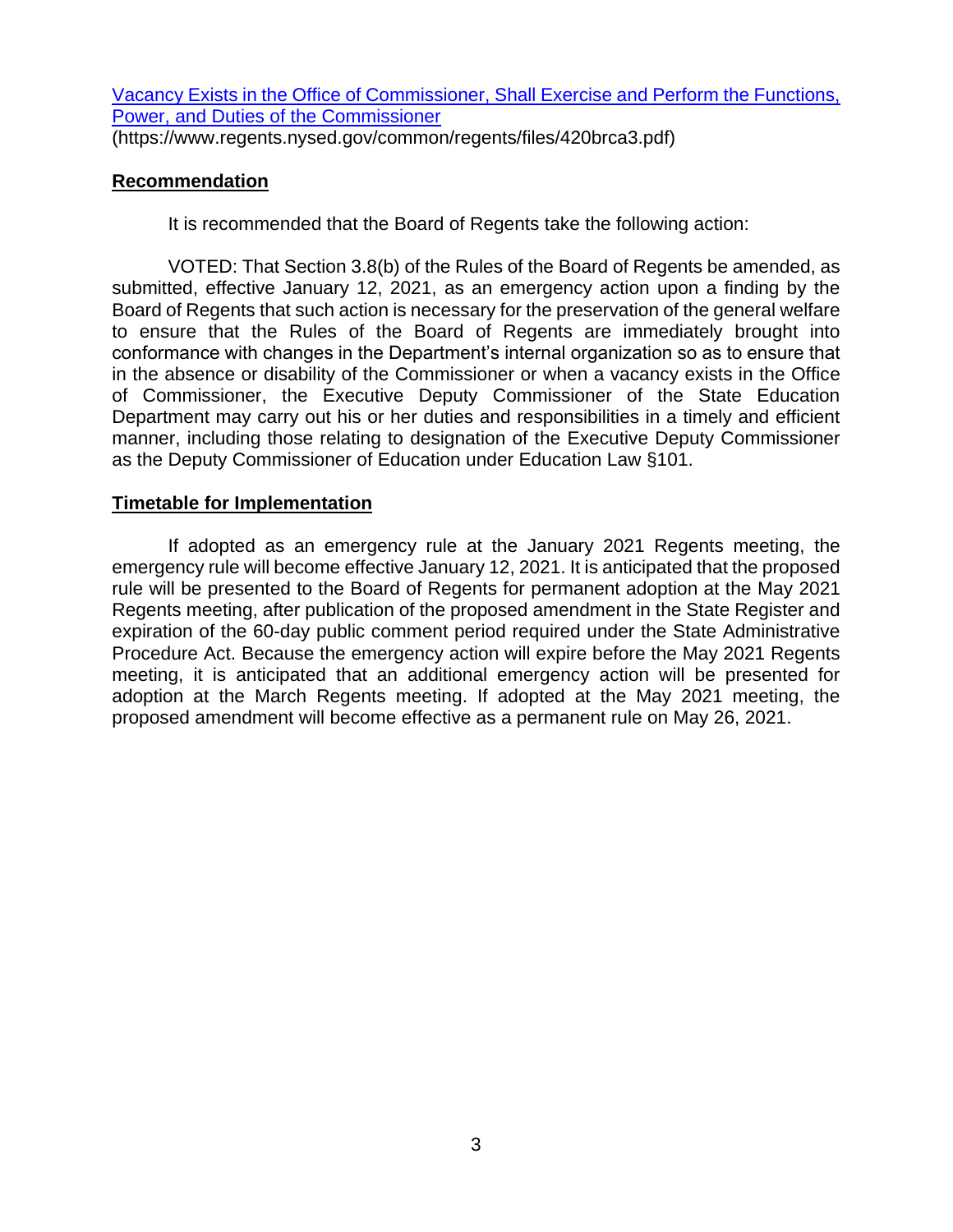#### **Attachment A**

#### AMENDMENT TO THE RULES OF THE BOARD OF REGENTS

Pursuant to Education Law section 101

1. Paragraph (b) of section 3.8 of the Rules of the Board of Regents is amended to read as follows:

(b) The [counsel] executive deputy commissioner shall be the deputy commissioner of education as specified in [section 101 of the Education Law.](https://1.next.westlaw.com/Link/Document/FullText?findType=L&pubNum=1000069&cite=NYEDS101&originatingDoc=I4DF01D50041D11E196FBA74D03BC51B0&refType=LQ&originationContext=document&transitionType=DocumentItem&contextData=(sc.Category)) In the absence or disability of the commissioner or when a vacancy exists in the office of commissioner, the [counsel] executive deputy commissioner shall exercise and perform the functions, powers and duties conferred or imposed on the commissioner by statute and by rule of the Regents.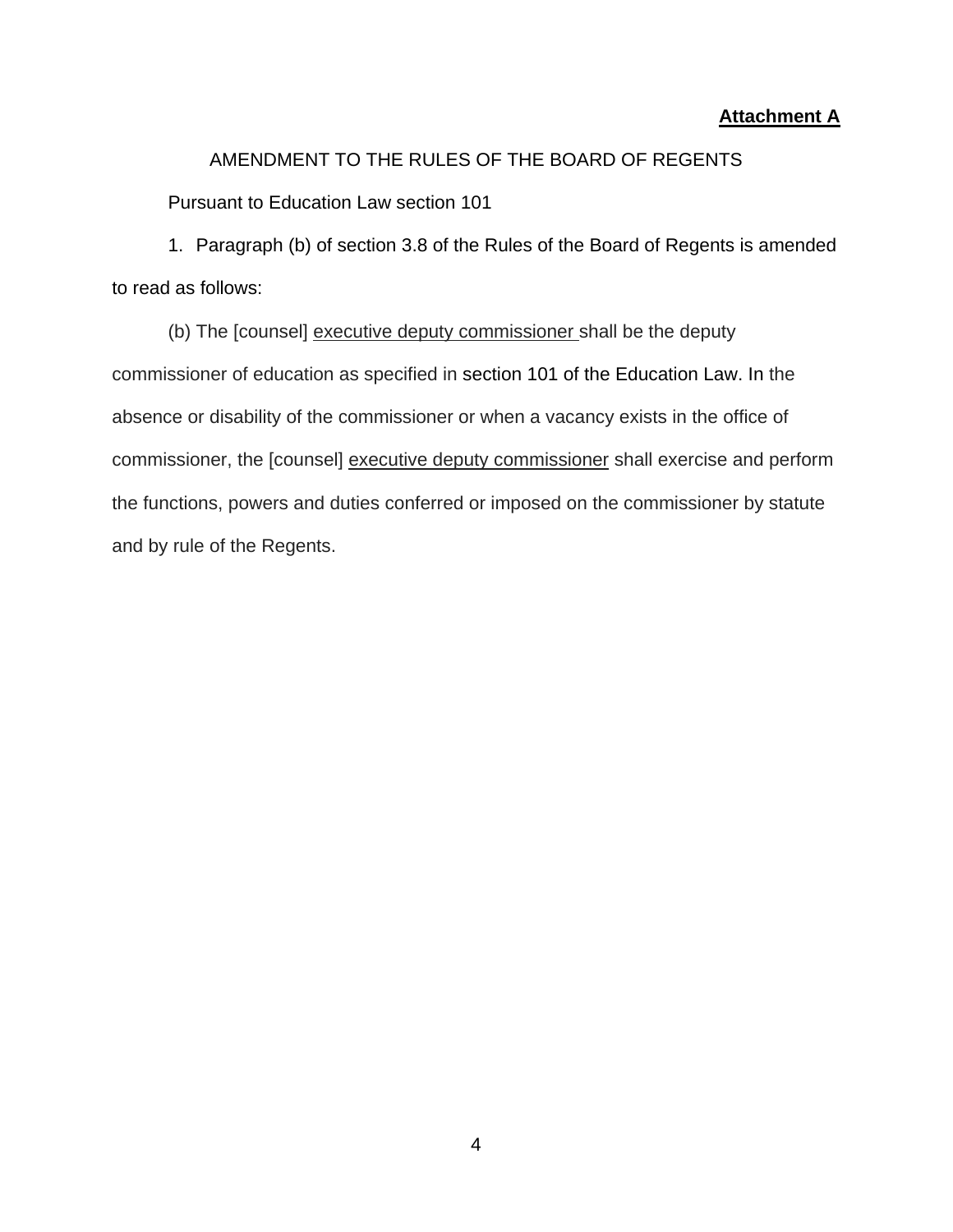# STATEMENT OF FACTS AND CIRCUMSTANCES WHICH NECESSITATE EMERGENCY ACTION

 Regents to changes made in the internal organization of the State Education Department amendment removes provisions relating to the Counsel and designates the Executive vacancy exists in the office of Commissioner, shall exercise and perform the functions, The proposed amendment is necessary to conform the Rules of the Board of since the position of executive deputy commissioner has been filled. The proposed Deputy Commissioner as the Deputy Commissioner of Education as specified in Education Law §101, who in the absence or disability of the Commissioner or when a powers and duties of the Commissioner.

 requirements of the State Administrative Procedure Act- including publication in the State Register and expiration of a 60-day public comment period, is the May 2021 Regents Because the Board of Regents meets at fixed intervals, the earlier the proposed amendment could be adopted by regular (non-emergency) action, pursuant to the meeting, and the earliest an adoption at such meeting could be made effective would be May 26, 2021.

 Commissioner of Education under Education Law §101, including the ability to exercise The recommended action is being proposed as an emergency measure because such action is necessary for the preservation of the general welfare in order to ensure that the Rules of the Board of Regents are immediately brought into conformance with changes in the Department's internal organization, so as to ensure that the Executive Deputy Commissioner is able to immediately carry out her duties and responsibilities relating to the Executive Deputy Commissioners' designation as the Deputy

5